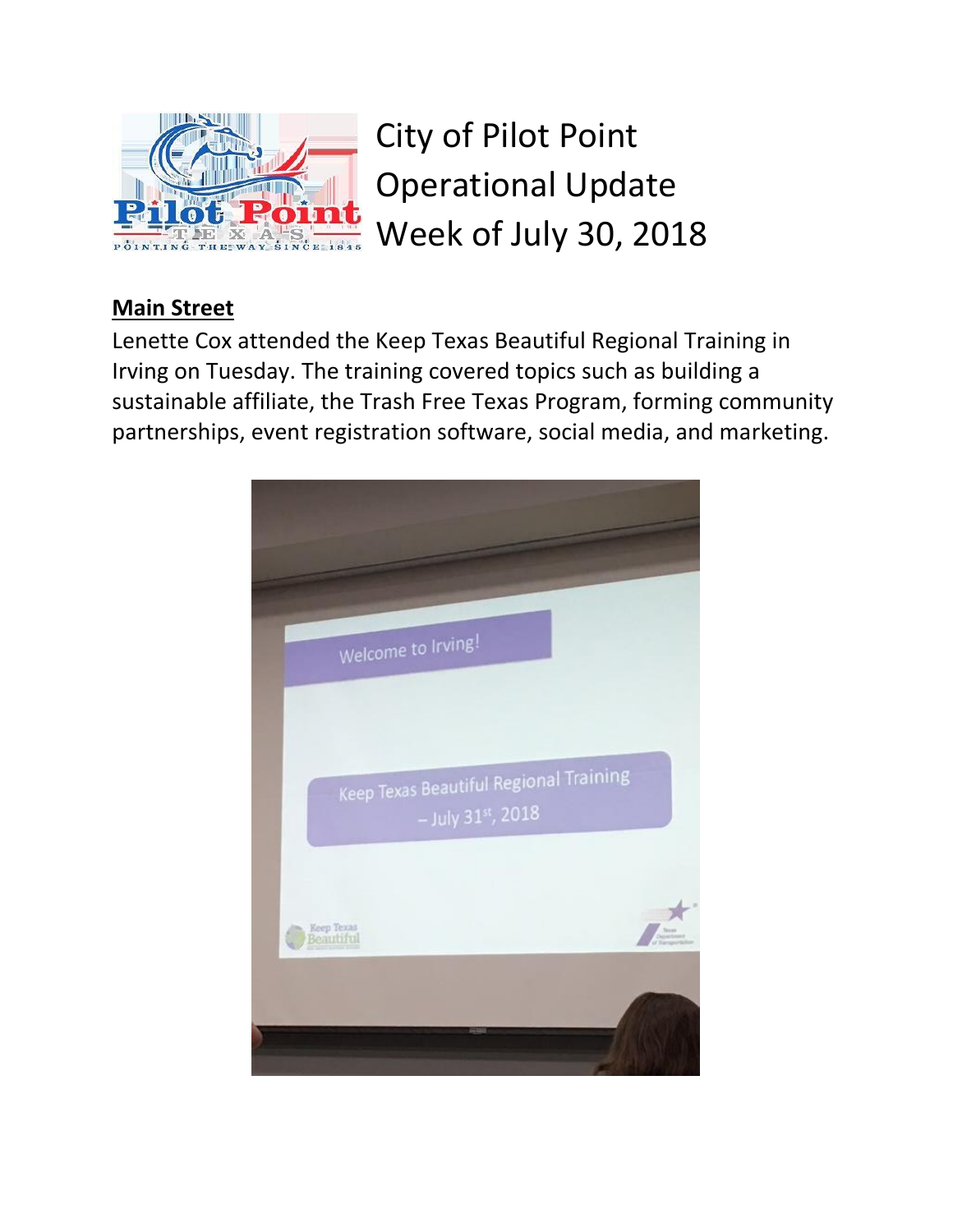## **Library**

Preschoolers and their caregivers enjoyed listening to the story of "Tiny T-Rex the Dinosaur" while doing yoga at Storytime Yoga on Tuesday morning. Thursday morning the Yarn Buddies met at 11:30 a.m.



To celebrate the end of this year's summer reading program, the Library will be hosted a celebration. In-N-Out burgers provided free burgers, chips, and drinks to 200 people. There was a bounce house, and fun games and activities for everyone to enjoy. Board game enthusiasts can drop by the Library on Saturday for game day.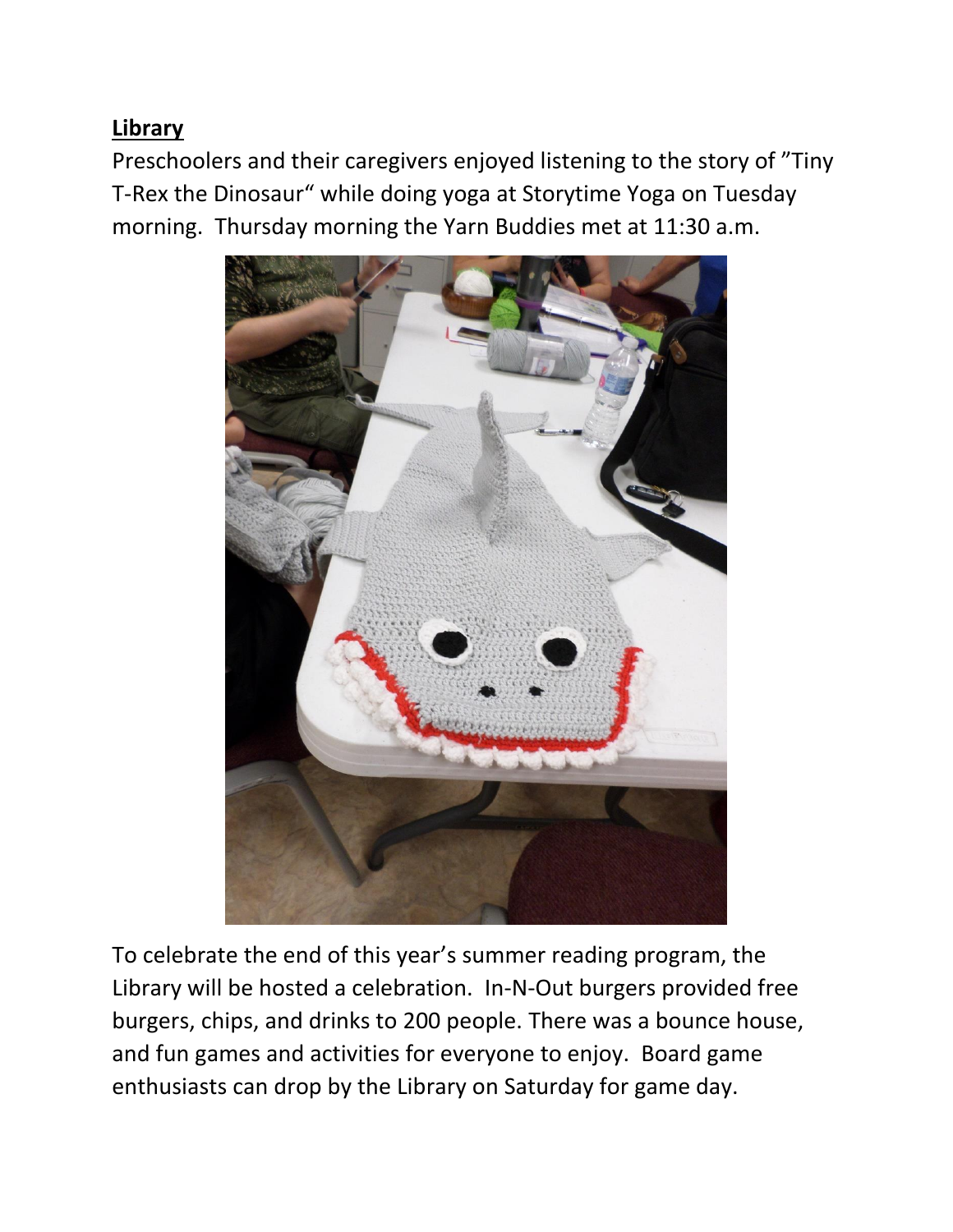Next week at the Library: Tuesday at 10:30 a.m. there will be a Friends of the Library meeting; Thursday at 11:30 Yarn Buddies will be meeting; Friday afternoon at 2 p.m. the movie will be "Meet the Robinsons".

## **Community Development**

The City has a number of building projects going on at any given time. The Operational Update will provide a summary each week of the various projects and a status update. A flowchart is provided with the various stages of development. A green box indicates that stage is complete, a yellow box indicates in progress, a red box indicates the project has been halted by the developer or the City and a gray box indicates the developer has not reached that phase yet.



Elliot Home Renovations – 419 E. Main Street – Single family Home – Insulation installed and covered with sheetrock.



Victor Nevarez – 555 E. Walcott Street – Single family Home – Structure wrapped in OSB, siding placed on about ¾ of the exterior.



Sue Sisomphou – 653 Coperhavr Street – New Single-Family Home – Certificate of Occupancy awarded.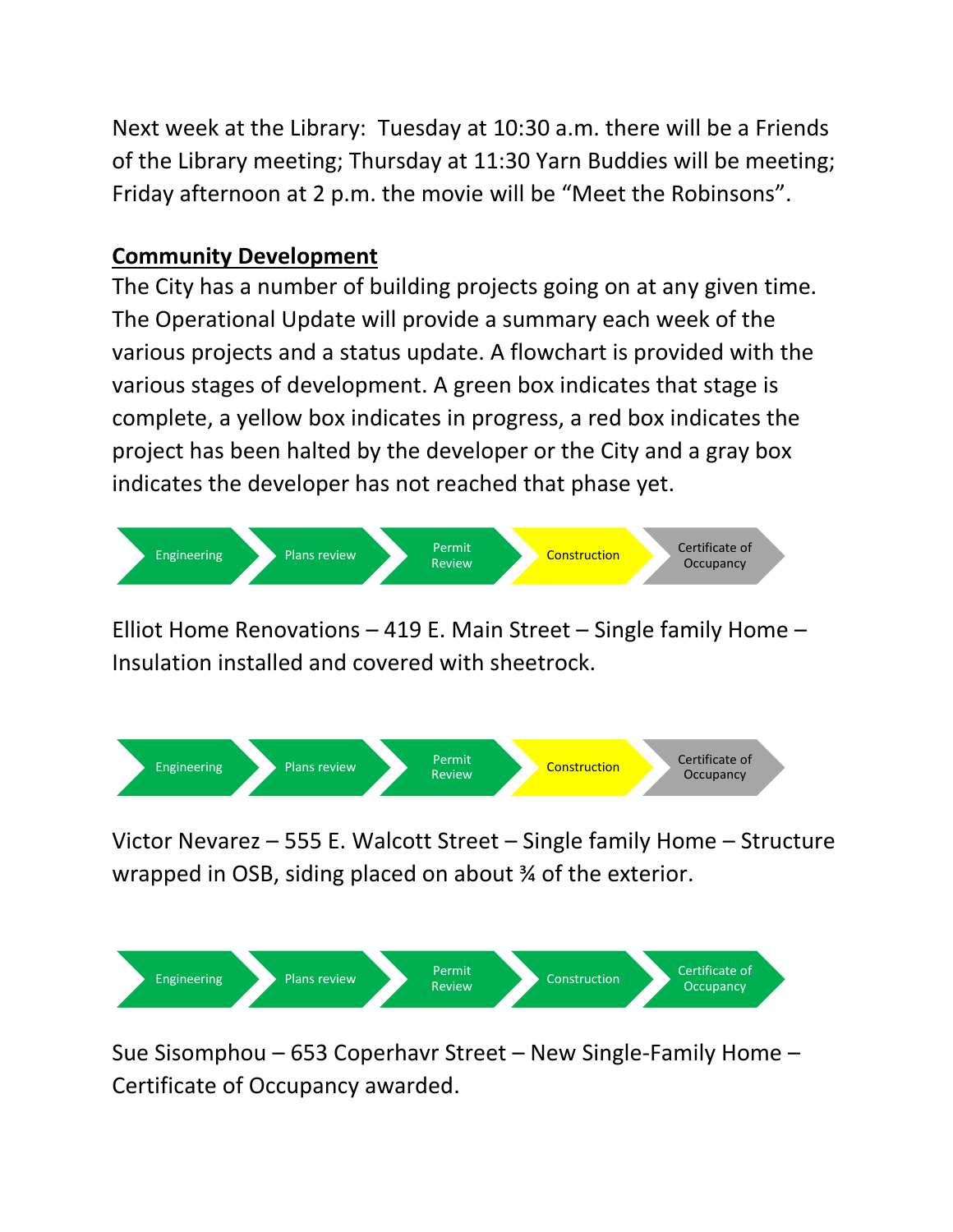

Yarborough Farms – Carol Street - Pool House – Commercial seconds passed. Stone exterior work underway.



Edgar Evans Homes – 636 N Prairie Street – New Single-Family Home – Gas released.



Edgar Evans Homes – 415 W. Grove Street – New Single-Family Home – Awaiting final inspection.



Pelzel Barbershop – Commercial Remodel – Rough-in passed. HVAC duct work in progress.



DBR Construction – 523, 519 and 507 Broad Street - New Single-Family Home – Permits issued and picked up.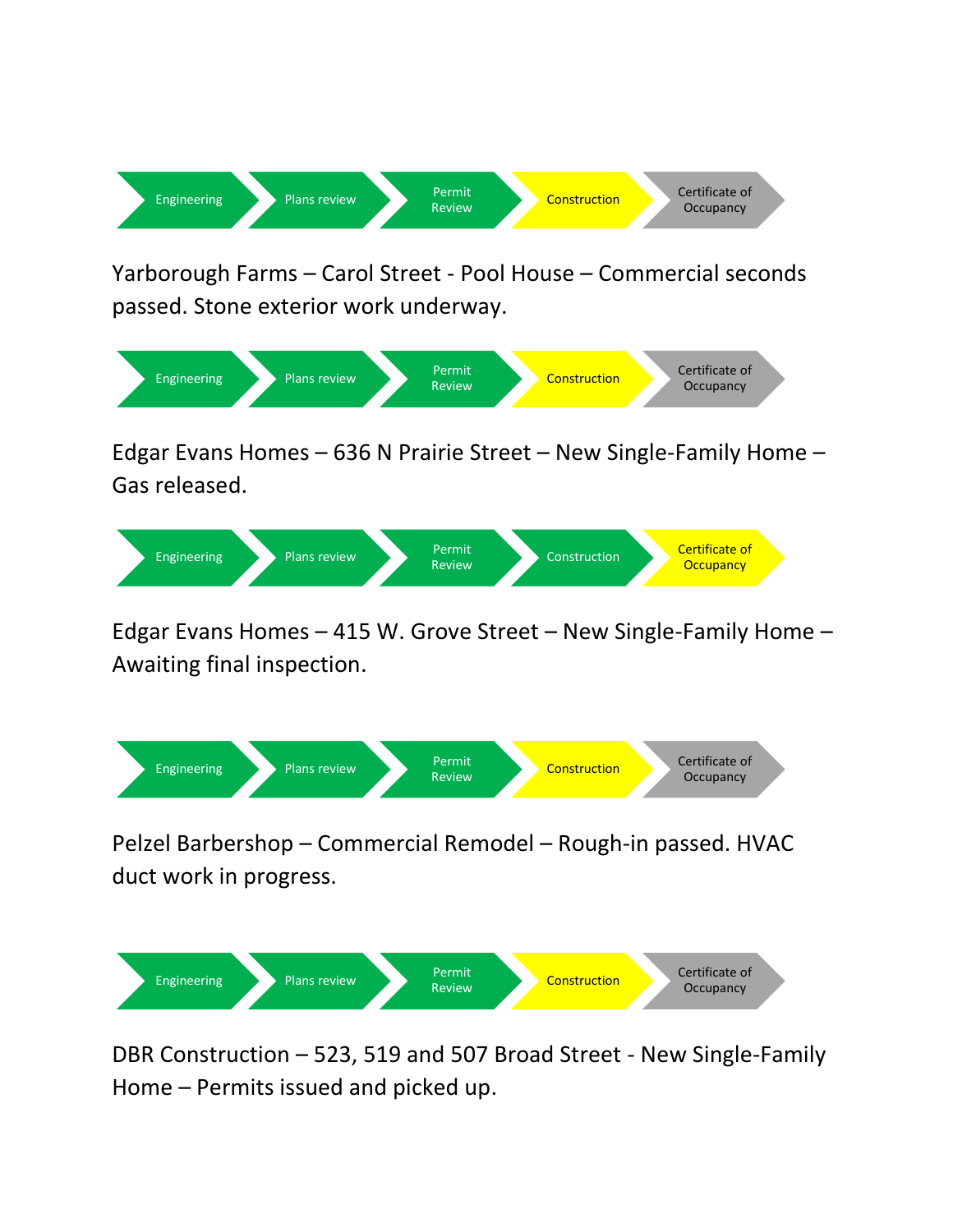

Trim-Line Cabinets – 1216 Foundation Drive – Commercial Building – Permanent power passed.



Todd & Amy Witte – 603 E. Burks Street - New Single-Family Home – Exterior complete.



Uppercut Granite, Inc. – 1235 J.C. Lane – Commercial addition and showroom– Commercial addition complete and CO awarded. Exterior and roof on showroom complete.



Marco Family Investments – 712 E Walcott Street – New Single-Family Home – SFR seconds passed.



Anchor Graphics – 224 W Division – Commercial Remodel – Permit issued and picked up.